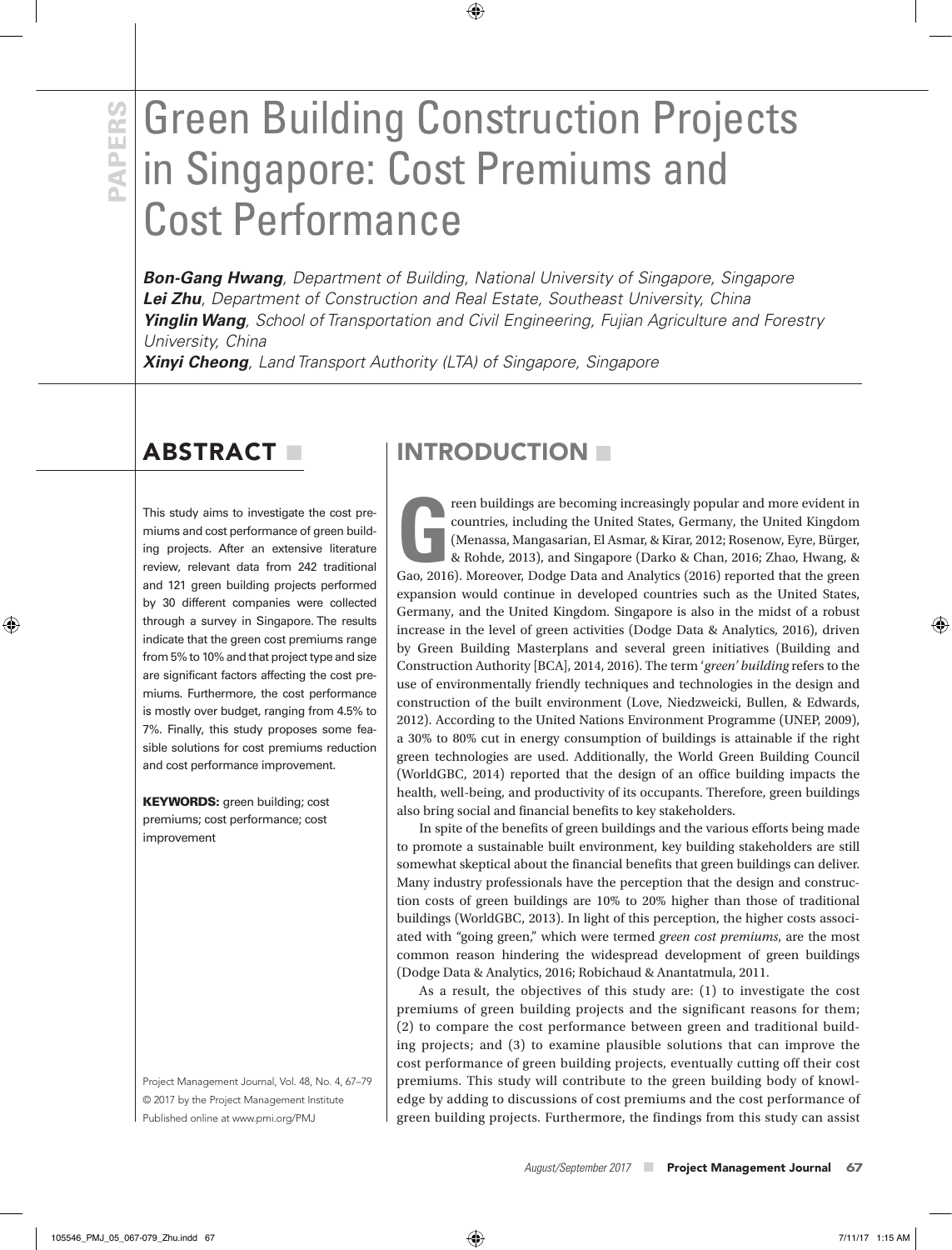key building professionals in making better cost-related decisions right at the beginning of green building projects.

#### **Background**

#### *Green Buildings and the Rationales*

The green building revolution is sweeping across most of the world. The definition of *green building* varies from different construction perspectives. Generally, the goal of a green building is to take responsibility for achieving energy and resource efficiency, realizing long-term economic, environmental, and social health (Sahamir & Zakaria, 2013; Yoon & Lee, 2003; Zhao, Hwang, & Lee, 2016). The terms *green building* and *sustainable construction* are sometimes used interchangeably. However, the term *sustainable construction* is applied from the period of preconstruction to the disposal of the building and focuses on the ecological, social, and economic issues involved with a building (Kibert, 2008). From this perspective, green building is an integral part of the sustainable construction.

Green buildings have environmental, economic, and social benefits. Green buildings first benefit the environment. Globally, buildings are responsible for 40% of annual energy consumption, including 12% of all fresh-water use and produce up to 40% of our solid waste (UNEP, 2011). Moreover, buildings were responsible for about one-third of greenhouse gas (GHG) emissions in the world (WorldGBC, 2013). Therefore, the building sector could lead to a great and efficient reduction of GHG emission if appropriate green technologies, materials, and construction methods were used (Wu, Xia, Pienaar, & Zhao, 2014; Wu, Zia, & Zhao, 2014). Green buildings also bring economic benefits to the key stakeholders involved. Green buildings can bring about energy and water savings, which lower operating costs. Fowler and Rauch (2008) reported that some green buildings consumed 26% less energy and saved 13% of maintenance costs when compared to average commercial buildings. Carpenter (2009)

showed that the average energy savings of six green building projects were up to 40%, and believed that the long-term energy savings could be higher if the first year operational issues were worked out.

Green buildings not only lead to energy savings but also provide the comfortable environment that can improve social benefits, including the increase in occupants' satisfaction, and positive impacts on occupants' health and productivity (Asdrubali et al., 2013). Singh, Syal, Grady, and Korkmaz (2010) and Thatcher and Milner (2014) investigated the effects of a green office building on the perceived health and productivity of occupants and identified that the green building significantly contributed to an increase in the self-reported productivity and physical well-being of employees. In addition, Barrett, Zhang, Moffat, and Kobbacy (2013) carried out a study on 751 students from 34 various classrooms in seven different schools in the United Kingdom. The results showed that the "best" and "worst" classrooms, defined by six significant built environment design parameters—color, choice, connection, complexity, flexibility, and light—were estimated to have a significantly different impact on a student's study progress. Because of these social benefits, green buildings have the additional potential to generate higher rent and sale prices. A study carried out in Hong Kong indicated that "green development" is one of the considerations when people purchase apartments. Additionally, end users are generally willing to pay more to purchase apartments with green features (Chan, Qian, & Lam, 2009).

#### *Cost Premiums of Green Building Projects*

The development of green buildings is often greatly discouraged by the perceived higher costs, commonly termed *green cost premiums*, compared with traditional non-green buildings, despite the fact that green buildings have economic, social, and environmental

benefits (Dodge Data & Analytics, 2016). There is no standardized definition for green cost premiums and no clear methodology to describe the components and estimation methods of green cost premiums (Dwaikat & Ali, 2016; Houghton, Vittori, & Guenther, 2009). Kats (2010) defined green cost premiums as the differential cost between a green and traditional version of the same building. Houghton et al. (2009) defined green cost premiums as the additional design and construction costs associated with specific green components. In terms of the general costs of a typical building, which consist of capital costs, operation costs, as well as repair and maintenance costs (Hendrickson & Au, 1989), Furr and colleagues (2009) stated that the additional capital costs of green building features are commonly termed *green premium* by the industry. Moreover, Dodge Data and Analytics (2016) found that the higher costs, which were ranked as the top challenge to green building, were actually referred to additional capital costs because they were used to make comparisons with the decreased operating costs of green buildings. In light of the above review, this study defines green cost premiums as the additional capital costs of green building features.

Design and construction costs are perceived as contributing to the green cost premiums. Green building projects generally have more complex designs as compared with traditional building projects (Johnson, 2000). In order to achieve sustainability, green building projects generally require the use of special specifications, materials, construction methods, and building practices (Lam, Chan, Poon, Chau, & Chun, 2010; Robichaud & Anantatmula, 2011). Moreover, the productivity of the design and construction of green building projects is currently lower than that of traditional projects because practitioners still need time to learn and become proficient in these technologies. Furthermore, unfamiliarity with green technologies and technical difficulties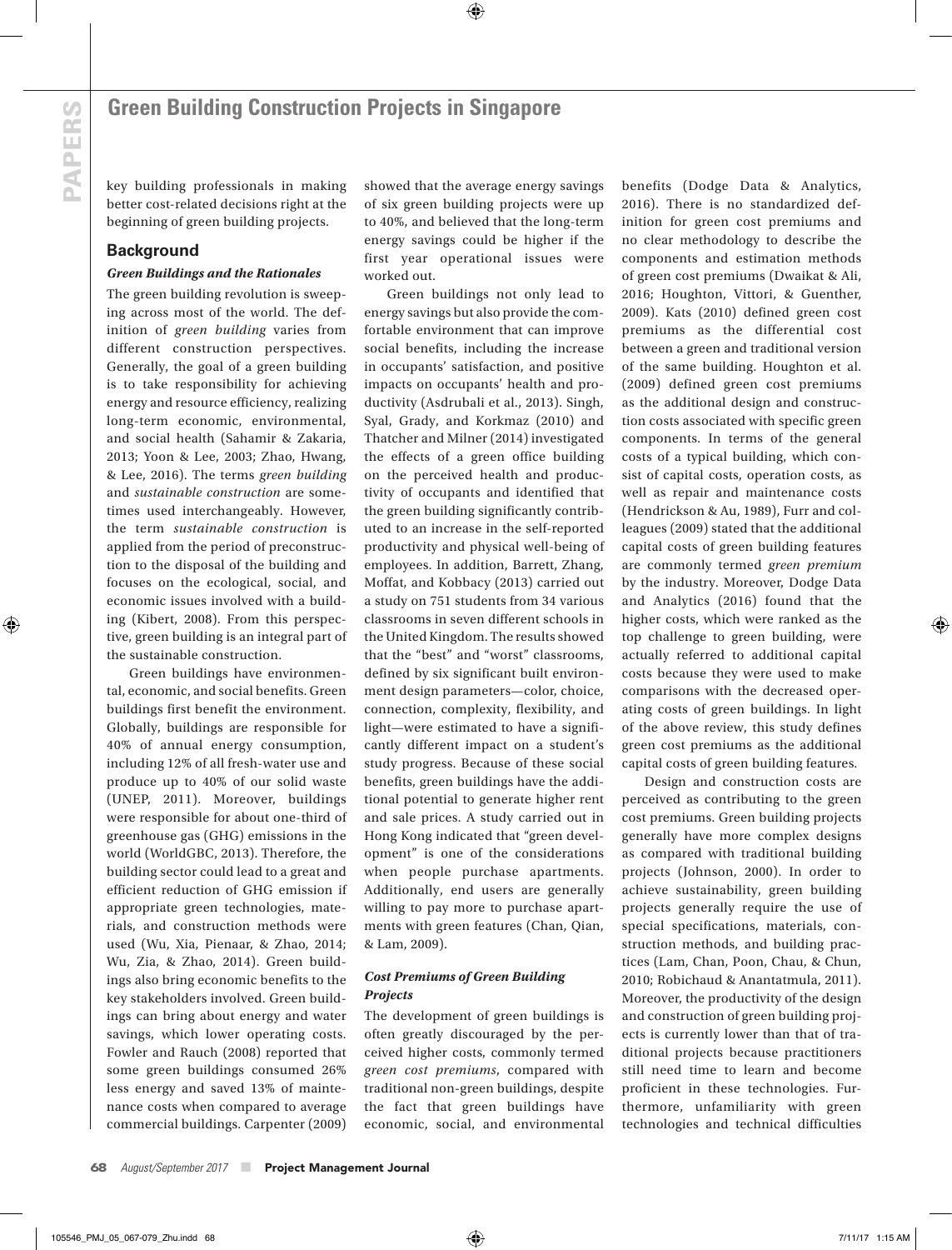during the construction process can not only affect the project schedule, but can also lead to cost increases through rework (Hwang, Thomas, Haas, & Caldas, 2009; Hwang, Zhao, & Tan, 2015; Tagaza & Wilson, 2004).

Properly facing this barrier, some countries, such as the United States, United Kingdom, and Australia, investigated high green cost premiums (Dwaikat & Ali, 2016). Kats (2010) conducted a large-scale study based on extensive financial and technical analyses of more than 150 green buildings in the United States and 10 other countries. The results of the study showed that green buildings cost roughly 2% more to build than traditional buildings. Moreover, Kim, Green, and Kim (2014) concluded that the green cost premiums for residential project development in Los Angeles were 10.77%. In addition, Houghton et al. (2009) found that the green cost premiums for healthcare buildings in the United States ranged from 0% to 5% without any financial incentives. In the United Kingdom, Building Research Establishment (BRE) and Cyril Sweett (2005) asserted that the green cost premium ranged from 0% to 7%. In Australia, Davis Langdon (2007) reported that the impact on the construction cost ranged from 3% to 5% for a five-star rating, and more than 5% for six-star, non-iconic design solutions. Dodge Data and Analytics (2016) also conducted a study on the challenges of green buildings and identified that higher perceived first costs were one of the top three challenges in nearly all of the 13 surveyed countries. This challenge was selected by over 50% of the respondents only in the United States (70%), Mexico (54%), Colombia (67%), Germany (52%), the United Kingdom (52%), and China (60%).

The building industry of Singapore recognizes the importance of sustainable construction to create a highquality living environment for all. The Building and Construction Authority of Singapore (BCA) has launched three editions of its Green Building Masterplan from 2006 to aid in the greening of Singapore's current and future buildings (Building and Construction Authority [BCA], 2009, 2014). Singapore is now in the midst of a robust increase in the level of green activity (Dodge Data & Analytics, 2016) and plans to green at least 80% of buildings by 2030 (Building and Construction Authority [BCA], 2014). Particular attention should be paid to the fact that, given the influence of the mandate in the Singapore Green Plan 2012, environmental regulations are clearly the driving force for green adoption (Dodge Data & Analytics, 2016). On the other hand, the high premium cost associated with green building construction, the lack of expressed interest from clients or market demand, and the costly green building practices were identified as significant obstacles encountered in Singapore (Hwang & Tan, 2012). Furthermore, higher up-front costs were recognized as the top obstacle to green development in Singapore (Chan et al., 2009; Hwang & Tan, 2012).

However, compared with other leading countries, Singapore lacks knowledge and data on green cost premiums. Furthermore, there is limited research on green cost premiums and cost performance in Singapore. Wong, Tay, Wong, Ong, and Sia (2003) examined the initial cost implication of having a green roof in Singapore and identified that the initial costs were 82%, 36%, and 50% higher for an inaccessible extensive green roof, an accessible intensive roof with shrubs, and an accessible intensive green roof with trees, respectively, than those for counterpart conventional roofs. Deng and Wu (2014) investigated the economic returns of residential green building investment in Singapore from developers' perspectives to clear public doubt regarding the financial viability of investments in energy efficiency. An investment in energy-efficient real estate development can only be financially sustainable

if the additional selling price of a green building, termed *green price premiums*, is large enough compared to the green cost premiums. The results of this study showed that the developers claimed 4% market premium of green mark-rated units at the presale stage to cover the additional costs of energy efficiency during construction. Goh (2016) investigated the whole-life costs of nonresidential green-rated building developments in Singapore to propose a whole-life building cost index. The limitation of the study was that the formulation of the proposed index lacked data support.

#### *Cost Performance of Green Building Projects*

Cost overrun is another hindrance in green building projects. Because green buildings use more technologies and material with less environmental impact, they are more complicated than traditional buildings. Moreover, many requirements to achieve a green certificate and shareholders' unfamiliarity with the requirements and technologies tend to lead to cost overruns, project delays, and productivity losses (CII, 2008; Nalewaik & Venters, 2010). Hwang and Leong's (2013) empirical study in the context of Singapore also found that about 32% of green building projects were completed behind schedule, while 16% of the traditional building projects were delayed.

Cost performance indicates how well costs are kept under control, in other words, over budget or under budget. Cost overrun is generally a symptom of poor management. Thus, many researchers start to pay great attention to the research on cost overrun assessment (Chandramohan, Narayanan, Gaurav, & Krishna, 2012), identification of important factors affecting cost performance (Son, Lee, & Kim, 2015), and comparison of the impact of pre-project planning between green and traditional building on cost performance (Kang, Kim, Son, Lee, & Limsawasd, 2013). In addition, considering the unique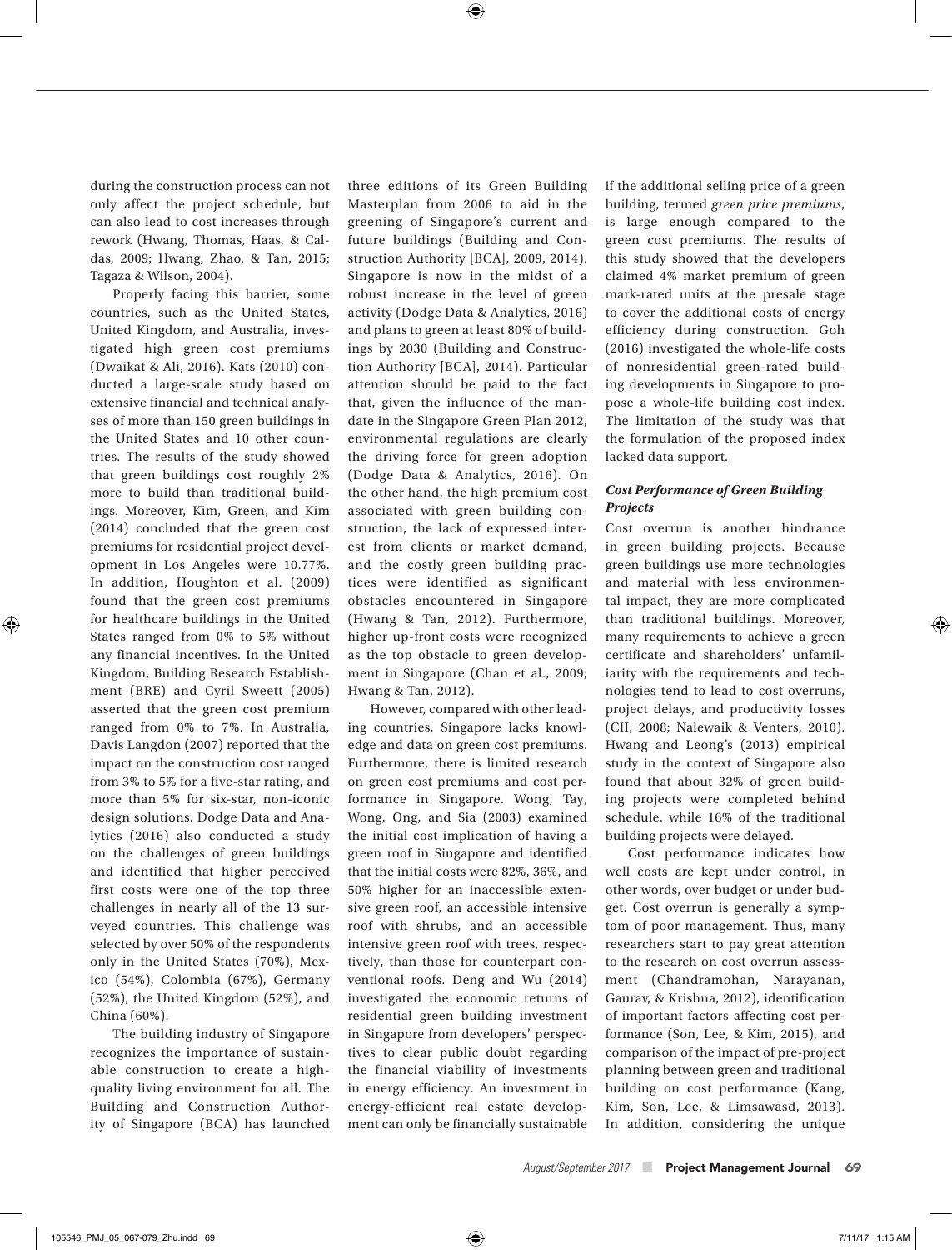characteristics of green buildings and green construction, Robichaud and Anantatmula (2011) tried to improve the chances of delivering the project within acceptable costs by suggesting some construction management adjustments to traditional project management practices. However, there is generally still a lack of studies that investigate the actual cost performance of green building projects.

A few studies have been conducted on the cost performance of traditional building projects as compared with green building projects. Two indicators commonly used for measuring the general project cost performance by the construction industry institute (CII) (Thomas, Macken, Chung, & Kim, 2002) are project cost growth and project budget factor. The formulas for the two indicators are shown in Equation 1 and Equation 2.

| Project<br>Cost<br>Growth          | Actual Total<br>Project Cost –<br>Initial Predicted<br><b>Project Cost</b><br>Initial Predicted<br><b>Project Cost</b> | (Equation 1) |
|------------------------------------|------------------------------------------------------------------------------------------------------------------------|--------------|
| Project<br><b>Budget</b><br>Factor | Actual Total<br><b>Project Cost</b><br><b>Initial Predicted</b><br>Project Cost +<br>Approved<br>Changes               | (Equation 2) |

Using these two indicators, Thomas et al. (2002) conducted a survey on 617 U.S. domestic and international traditional construction projects to investigate the impacts of two delivery systems—design-build (DB) and design-bid-build (DBB)—on project cost performance. The results showed that the project cost growths for DB and DBB projects were  $-0.041$  and  $-0.030$ , respectively, from the owners' perspective; the project cost growths for DB and DBB projects were 0.038 and 0.056, respectively, from the contractors' perspective. The results indicated that the cost performance of the U.S. traditional construction projects was below or slightly above budget. The project budget factor for DB and DBB projects were 0.966 and 0.948, respectively, from the contractors' perspective, indicating that the changes generally contributed to a 3% to 5% cost increase. Shrestha, Burns, and Shields (2013) also conducted a survey to investigate the magnitude of construction cost and schedule overrun in public projects in the United States. The results showed that the mean construction cost and schedule overrun for the 363 sample projects were 2.95% and 1.54%, respectively.

In addition, Xiao and Proverbs (2002) compared the levels of contractor cost performance in three countries: Japan, the United Kingdom, and the United States. The survey results showed that the estimated percentage of total budget overrun against the original contract price was 5%. The percentages of budget overrun for Japan, the United Kingdom, and the United States were 3.63%, 5.89%, and 5.05%, respectively. The total number of design variations, which have been identified as one of the major contributing factors for budget overruns, was 54.55. Using project cost growth, Chen, Zhang, and Zhang (2014) investigated the impacts of different types of owner–contractor conflict on cost performance in Chinese construction projects. In light of the above, this study used the project cost growth to investigate the cost performance of green building projects in Singapore. This study did not use the project budget factor because valuing changes/ variations is, practically speaking, very challenging for respondents.

#### *Methodology and Data Presentation*

The questionnaire survey technique was adopted in this study because it is a systematic method of collecting data and has been widely used to collect professional views in sustainable

construction research (Hwang, Zhu, & Ming, 2017; Wu & Low, 2012). This study first carried out an extensive literature review from multiple sources, such as government websites, reports from private institutions, and journal papers, to provide a better understanding of the current market situation of green building and the issues relating to cost premiums and cost performance of green building construction projects. Then a survey questionnaire was subsequently developed (1) to capture the current perceptions of professionals on cost premiums and cost performance of green building projects, (2) to identify the significant reasons for cost premiums, and (3) to gauge the effectiveness of proposed solutions to reduce green cost premiums and improve cost performance. The collected data were analyzed by the Statistic Package for Social Science (SPSS) statistical software.

The questionnaire first provided a definition of green cost premiums, which was the premise of the survey. Subsequently, the questionnaire included questions meant to profile the companies and respondents. Furthermore, the respondents were asked to indicate the cost premiums of green building projects by different project types and sizes. They were also asked to rate the significance of the reasons for the difference in the cost premiums between green and traditional building projects by using a five-point scale  $(1 =$  strongly disagree,  $2 =$  disagree,  $3$  = neutral,  $4$  = agree, and  $5$  = strongly agree). Afterward, the number of traditional and green building projects with different cost performance values was indicated. Finally, the effectiveness of the solutions to reduce the cost premiums of green buildings and improve their cost performance was rated by using the five-point scale  $(1 =$  least efficient,  $2 =$  somewhat efficient,  $3 =$ neutral,  $4 =$  efficient, and  $5 =$  most efficient). In addition, post-survey interviews were carried out with two green building professionals who had more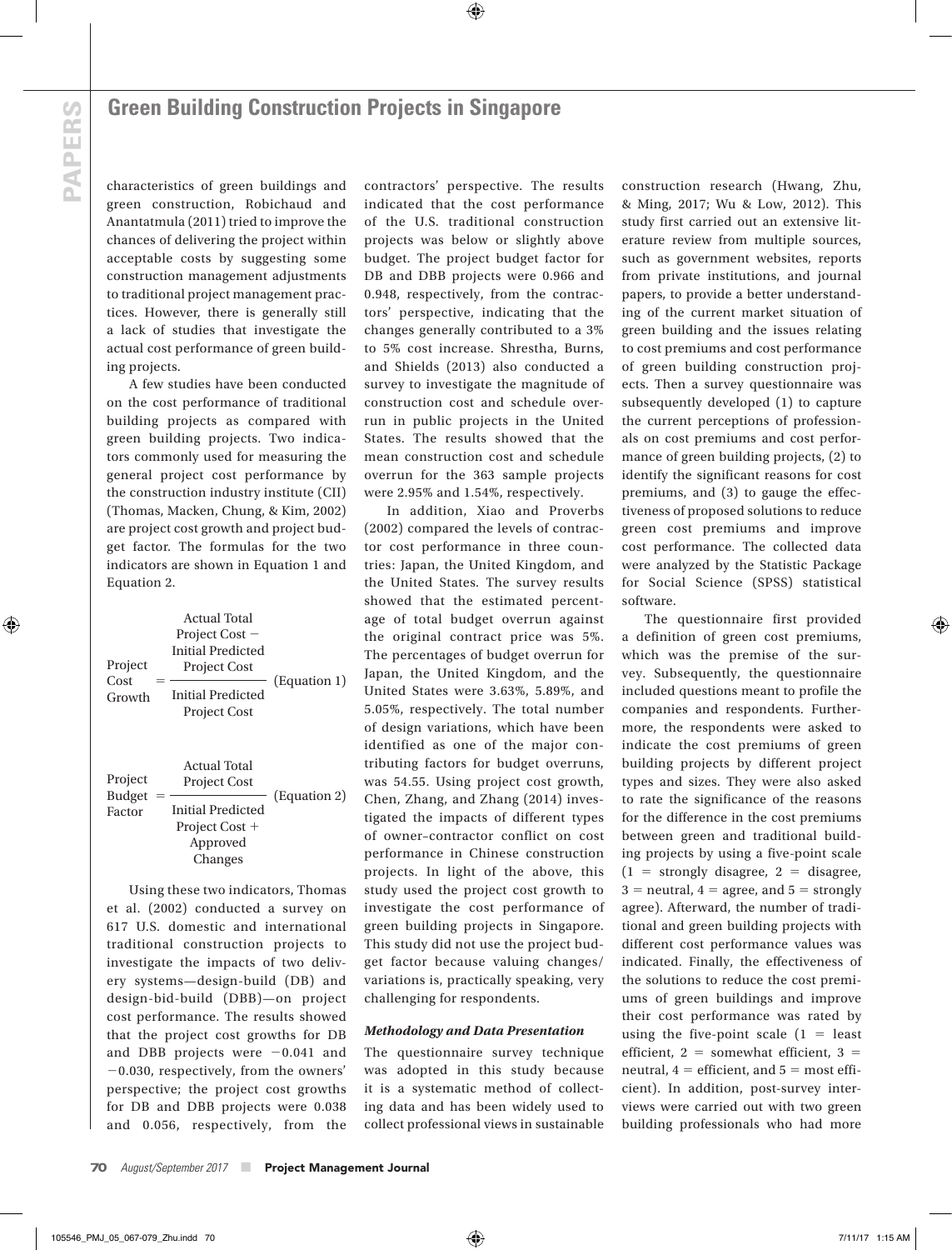than three years of experience in the green building industry, especially in green building costs management, to validate the findings from the survey.

The population of this study consisted of all the professionals who were past award winners of the BCA Green Mark certificate, members of the Singapore Institute of Surveyors and Valuers (SISV), as well as the BCA directory of registered contractors and licensed builders with more than three years of experience in the green building industry and who specialized in green building cost performance. The survey questionnaires were randomly sent out to the professionals via email. Thirty responses were received. Although the sample size was relatively small, statistical analysis could still be performed because the central limit theorem holds true when the sample size is no less than 30, which is a generally accepted rule (Ott & Longnecker, 2010). The profiles of the respondents, companies, and projects are provided in Table 1.

The respondents consisted of project managers, quantity surveyors, and contractors. Most of the respondents (70%) had at least two years' experience in green building construction. Because the duration of a normal building project is around two years in Singapore, the years of working indicated that the respondents could have reliable cost assessments and objective judgment, implying that the collected cost-related information is reliable. The percentages of respondents from architecture, quantity surveying, and contractor firms are 7%, 17%, and 76%, respectively.

A total of 242 and 121 traditional and green building projects were recorded from the survey, respectively. The percentages of the three types of projects (office, commercial, and residential) in traditional and green building project are generally comparable. The number of office building projects recorded from the survey is notably smaller than the numbers of commercial and residential building projects.

|             | <b>Classification</b>             |                    | <b>Number</b>  | Percentage (%) |
|-------------|-----------------------------------|--------------------|----------------|----------------|
| Respondents | Job title                         | Project manager    | 8              | 27             |
|             |                                   | Quantity surveyor  | 5              | 17             |
|             |                                   | Contractor         | 17             | 56             |
|             | Years of experience               | Less than 1        | 9              | 30             |
|             | of respondents                    | 1 to less than 2   | U              | $\bigcap$      |
|             | in green building<br>construction | 2 to less than 3   | 5              | 17             |
|             |                                   | 3 to less than 4   | 6              | 20             |
|             |                                   | 4 and above        | 10             | 33             |
| Type of     |                                   | Architecture       | $\overline{2}$ | $\overline{7}$ |
| company     |                                   | Quantity surveying | 5              | 17             |
|             |                                   | Contractor         | 23             | 76             |
| Projects    | <b>Traditional</b>                | Commercial         | 124            | 51             |
|             |                                   | <b>Offices</b>     | 20             | 8              |
|             |                                   | Residential        | 98             | 41             |
|             | Green                             | Commercial         | 57             | 47             |
|             |                                   | Offices            | 10             | 8              |
|             |                                   | Residential        | 54             | 45             |

**Table 1:** Profiles of respondents, companies, and projects.

### **Analysis Results and Discussions** *Overall Perceptions on Green Cost*

#### *Premiums*

The overall perceptions of the survey respondents regarding cost premiums for green buildings are summarized in Figure 1.

A total of 43% of the respondents perceived green cost premiums to be  $5\% \sim 10\%$ , followed by 34% and 23% of the respondents who perceived green

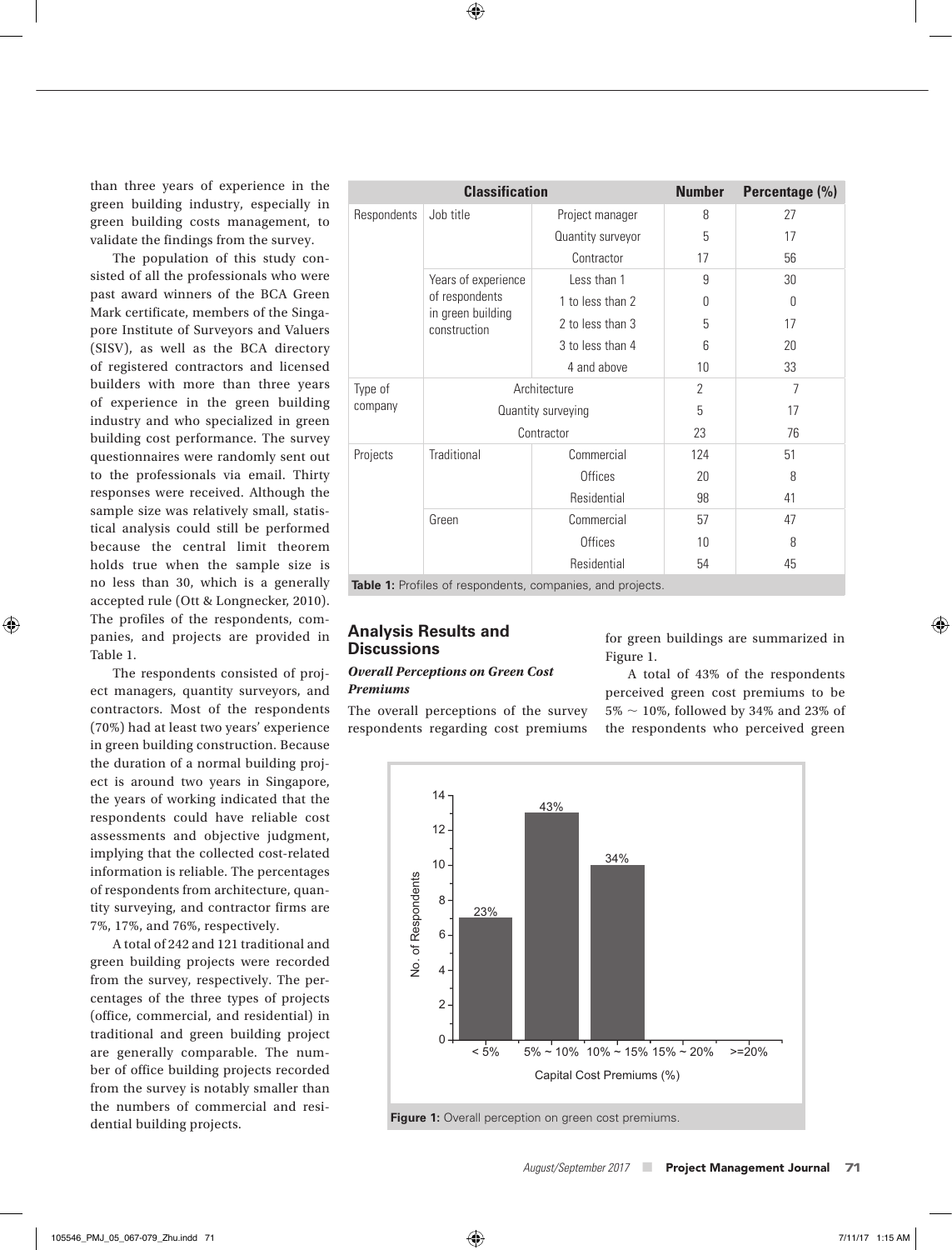## **Green Building Construction Projects in Singapore**

|                      | <b>Project Size (S\$ · million) Capital Cost Premiums (CCP)</b>             | <b>Number of Green</b><br><b>Commercial</b> | <b>Number of Green</b><br><b>Offices</b> | <b>Number of Green</b><br><b>Residential</b> |
|----------------------|-----------------------------------------------------------------------------|---------------------------------------------|------------------------------------------|----------------------------------------------|
| Less than 5 (small)  | $0\% = \langle$ CCP $\langle 5\% \rangle$                                   |                                             | 2                                        | U                                            |
|                      | $5\% = \langle$ CCP $\leq$ 10%                                              | 9                                           |                                          |                                              |
|                      | $10\% = \langle$ CCP $\langle$ 15%                                          | O                                           |                                          |                                              |
|                      | $15\% = \langle$ CCP $\langle$ 20%                                          |                                             |                                          | Ŋ                                            |
|                      | $20\% = \langle CCP \rangle$                                                |                                             |                                          | Ŋ                                            |
| 5 to 50 (medium)     | $0\% = \langle$ CCP $\langle 5\%$                                           | 12                                          |                                          | $\Omega$                                     |
|                      | $5\% = \langle$ CCP $\langle$ 10%                                           | 9                                           |                                          | 2                                            |
|                      | $10\% = \langle$ CCP $\langle$ 15%                                          | 9                                           |                                          | 3                                            |
|                      | $15\% = \langle$ CCP $\langle$ 20%                                          | $\overline{2}$                              |                                          | 2                                            |
|                      | $20\% = \langle CCP \rangle$                                                | n                                           | n                                        | <sup>0</sup>                                 |
| 50 and above (large) | $0\% = \langle$ CCP $\langle 5\%$                                           | 11                                          | 3                                        | 32                                           |
|                      | $5\% = \langle$ CCP $\leq$ 10%                                              |                                             |                                          | 5                                            |
|                      | $10\% = \langle$ CCP $\langle$ 15%                                          |                                             |                                          | 5                                            |
|                      | $15\% = \langle$ CCP $\langle$ 20%                                          | N                                           |                                          | Ŋ                                            |
|                      | $20\% = \langle CCP \rangle$                                                | U                                           |                                          | 0                                            |
|                      | Table 2: Cost premiums of green building projects by project type and size. |                                             |                                          |                                              |

cost premiums to be  $10\% \sim 15\%$  and 0%  $\sim$  5%, respectively. None of the respondents perceived green cost premiums to be above 15%. This result was in line with the argument made by Houghton et al. (2009) that green cost premiums were getting lower as a result of decreasing capital cost over time. Furthermore, according to a report from WorldGBC (2013), building professionals—both with experience and without any experience in green projects—tended to perceive green cost premiums to be up to 13% and 18%, respectively, which was not significantly different from the analysis results of this study.

#### *Actual Cost Premiums of Green Building Projects*

The cost premiums for green projects by project size (i.e., less than S\$5 million, S\$5 million to less than S\$50 million, S\$50 million and above) and type (i.e., green commercial, office, and residential buildings) are summarized in Table 2.

This result was derived from the respondents' inputs, which were based on green building projects in which they had been involved. As shown in Table 2, there were indeed cost premiums for going green, generally ranging from 0% to less than 15%, regardless of the project type and size. This result was consistent with the overall perception on the green cost premiums presented in the previous section.

#### *Actual Cost Premiums by Project Type*

To obtain the mean cost premiums by project size and type, the mid-values of the four ranges of the premiums, in other words, 2.5%, 7.5%, 12.5%, and 17.5%, were used in this study. The mean cost premiums of green building projects by project size and type are shown in Table 3.

The overall mean of green cost premiums ranged from 2.5% to 12.5%. This result was comparable with the conclusion drawn by Kansal and Kadambari (2010) that the initial costs of a green building were 7.5% more than those of the ordinary building. Additionally, it is obvious that green residential has the highest cost premiums, followed by green commercial and green offices for three different size classifications. The mean for the residential green building was very close to the result found by Kim et al. (2014) that green residential building costs were 10.77% more than those of the traditional residential buildings. The relatively higher cost premiums for green residential projects could be a result of the respondents' lack of green expertise in green residential as compared with green commercial and office building

|                                     | <b>Mean of Green Cost Premiums</b> |               |                    |  |  |
|-------------------------------------|------------------------------------|---------------|--------------------|--|--|
| <b>Project Size (S\$ - million)</b> | <b>Commercial</b>                  | <b>Office</b> | <b>Residential</b> |  |  |
| Less than 5 (small)                 | 7.0%                               | $4.2\%$       | 11.5%              |  |  |
| 5 to 50 (medium)                    | 7.7%                               | 7.5%          | 12.5%              |  |  |
| 50 and above (large)                | 3.8%                               | 2.5%          | 4.3%               |  |  |

**Table 3:** Mean cost premiums of green building projects by project size and type.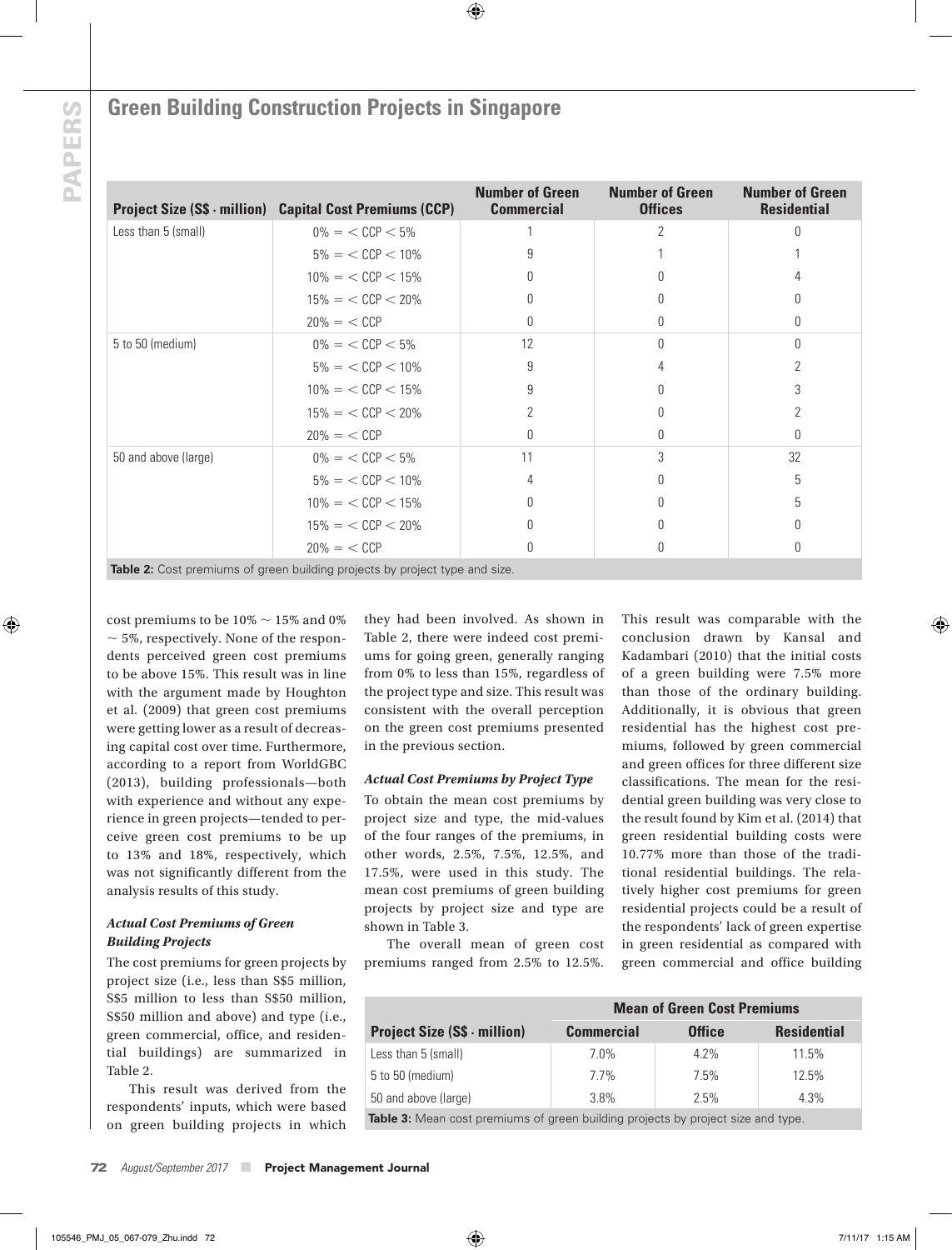projects. Respondents without sufficient green building expertise in residential projects would have difficulty in complying with the green specifications, leading to delays and increased costs (Architecture Week, 2001).

Although the BCA Green Mark for Office Interiors had been launched recently, in 2009, the learning curve for green offices were relatively steep, resulting in the lowest green cost premiums (Nalewaik & Venters, 2010). The opinion from post-survey interviews revealed that it may be much easier to comply with green specifications for green office projects. Another reason could be a result of the relatively small data set for green office building projects recorded from the survey responses.

A one-way analysis of the variation (ANOVA) test was performed to test whether the project type has a significant effect on green cost premiums. The null hypothesis  $H_0$  is that there is no statistically significant difference in the cost premiums by project type; the alternative hypothesis  $H_1$  is that there is a statistically significant difference in the cost premiums by project type. Because the one-way ANOVA test does not show which specific building types significantly differ, the Tukey post hoc (TPH) test was subsequently performed to further analyze the difference. Table 4 summarizes the results.

The p-values from the ANOVA test for projects under S\$50 million were smaller than 0.05, indicating that the hypothesis *H*0 should be rejected at a 95% confidence level. This result implied that the building type had a significant effect on the mean of green cost premiums when the project size was small or medium. When the project size was large, the building type did not have a statistically significant effect on the mean of green cost premiums.

According to the results from the TPH test, the means of the cost premiums were statistically different between commercial and residential building projects, and between office and residential building projects when the

| <b>Project Size (S\$ · million)</b>                                                  | p-value (ANOVA) | p-value (Tukey Post Hoc) |       |  |  |  |
|--------------------------------------------------------------------------------------|-----------------|--------------------------|-------|--|--|--|
| Less than 5 (small)                                                                  | 0.000           | $C$ vs $R$               | 0.002 |  |  |  |
|                                                                                      |                 | R vs 0                   | 0.000 |  |  |  |
|                                                                                      |                 | C vs O                   | 0.110 |  |  |  |
| 5 to 50 (medium)                                                                     | 0.045           | $C$ vs $R$               | 0.038 |  |  |  |
|                                                                                      |                 | R vs. 0                  | 0.197 |  |  |  |
|                                                                                      |                 | C vs O                   | 0.998 |  |  |  |
| 50 and above (large)                                                                 | 0.601           | No difference            |       |  |  |  |
| Note: C, O, and R denote commercial, office, and residential building, respectively. |                 |                          |       |  |  |  |
|                                                                                      |                 |                          |       |  |  |  |

**Table 4:** ANOVA and TPH results by project type.

project size was small. As for mediumsized projects, only commercial and residential building projects had statistically different cost premiums.

#### *Actual Cost Premiums by Project Size*

From the perspective of project size, large-scale projects have the lowest means of green cost premiums for all three building types, followed by small- and medium-scale projects, as shown in Table 3. One possible explanation for this result is that respondents involved in large-scale projects were mainly professionals with a good deal of experience in green building projects. Professionals who have sufficient green building experience are able to efficiently utilize green products without increasing overall design and construction costs (Malin, 2000). Additionally, the cost of green buildings might not increase if the right strategies were used (Bordass, 2000). Respondents

with sufficient experience in green building were more likely to adopt the right strategies, lowering green cost premiums accordingly. Another reason derived from the post-survey interviews was due to the economies of scale for green features, products, and materials.

A one-way ANOVA test was performed to test whether the project size has a significant effect on green cost premiums. The null hypothesis  $H_0$  is that there is no statistically significant difference in the cost premiums by project size; the alternative hypothesis  $H_1$  is that there is a statistically significant difference in the cost premiums by project size.

The results generated from the ANOVA and TPH tests are shown in Table 5. The p-values from the ANOVA test for three building types were all smaller than 0.05, indicating that the hypothesis *H*0 should be rejected at a 95% confidence level. This result implied that the project size had a

| <b>Project Type</b>                             | p-value (ANOVA) | p-value (Tukey Post Hoc) |       |  |  |  |  |
|-------------------------------------------------|-----------------|--------------------------|-------|--|--|--|--|
| Commercial projects                             | 0.010           | Small vs. medium         | 0.888 |  |  |  |  |
|                                                 |                 | Medium vs. large         | 0.008 |  |  |  |  |
|                                                 |                 | Small vs. large          | 0.124 |  |  |  |  |
| Office projects                                 | 0.010           | Small vs. medium         | 0.059 |  |  |  |  |
|                                                 |                 | Medium vs. large         | 0.009 |  |  |  |  |
|                                                 |                 | Small vs. large          | 0.428 |  |  |  |  |
| Residential projects                            | 0.000           | Small vs. medium         | 0.875 |  |  |  |  |
|                                                 |                 | Medium vs. large         | 0.000 |  |  |  |  |
|                                                 |                 | Small vs. large          | 0.000 |  |  |  |  |
| Table 5: ANOVA and TPH results by project size. |                 |                          |       |  |  |  |  |

*August/September 2017* ■ Project Management Journal73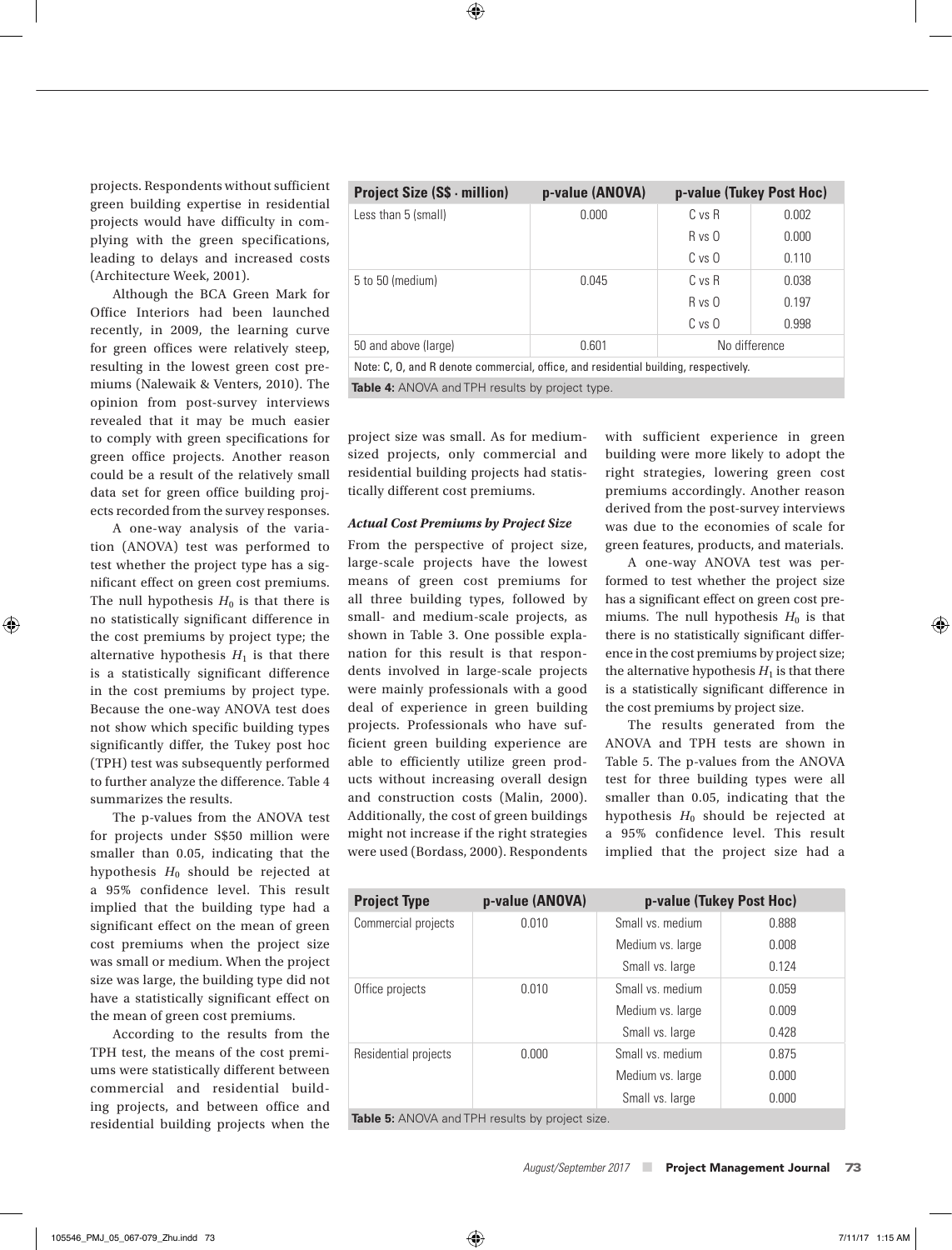significant effect on the mean of green cost premiums regardless of the building type.

Further analysis based on the p-value from the TPH test indicated that green cost premiums were statistically different for medium- and largescale projects in all three building types, whereas cost premiums were statistically different for small- and large-scale projects only in residential projects.

#### *Reasons for Different Cost Premiums Between Green and Traditional Building Projects*

The one-sample t-test was performed to determine whether each of the reasons had a significant effect on the difference in cost premiums between green and traditional building projects. Because a five-point scale was used, the test value was 3, which is the middle value of the scale. Table 6 summarizes the test results as well as the ranking of the reasons.

With the analysis result, it can be concluded that R1, R5, and R6 had the statistically different means from the test value of three because the p-values of these reasons were all below 0.05. Because the mean of R5 (3.70) was much greater than 3, R5 had a statistically significant effect on the difference; however, because the means of R1 and R6 were much lower than 3, the effects of R1 and R6 could not be considered significant. Although the p-values of R2, R3, R4, and R7 were greater than 0.05, their mean values were all greater than the test value of 3, implying that these

could be relevant reasons for explaining the difference as well.

The analysis results suggested that the "high cost of green technologies and materials" was the top reason for the difference in cost premiums between green and traditional building projects. As the design and construction practices of green buildings grow more complex, green technologies and materials not only greatly affect the capital cost, but also affect project productivity (Hwang et al., 2017; Lam et al., 2010). Moreover, green materials usually have higher production costs because these materials lack the economies of scale and also require special orders and manufacturing (Kibert, 2008; Malin, 2000). All the interviewees who participated in the post-survey interview also agreed with this result.

"High research and development costs for green building products and systems" was ranked second, further contributing to the difference in the cost premium. New green products and systems usually require more efforts in testing and code approvals, which leads to an increase in research and development costs (Malin, 2000). "Lack of required green expertise and information," which ranked third, could also lead to an unnecessary increase in cost premiums because the key building players are unable to utilize green products efficiently (Malin, 2000). Additionally, without sufficient green building expertise, key building players most probably encounter reworks and changes because they have difficulty

in complying with the green standards, leading to an increase in the capital cost for green building projects (Architecture Week, 2001).

"Lack of government incentives/ subsidies for green building projects" is not a significant reason. This finding coincides with the results from Hwang and Tan (2012) in which the lack of government support (e.g., incentives) is not an obstacle encountered in Singapore green building projects. This is most probably because of the extensive efforts made by the government to support the building industry in Singapore. "Higher consultant and designer fees" was not rated as a significant reason, perhaps because it is not the root cause or a direct reason. Another possible reason may be that getting specialized consultants and designers is not difficult and the cost is not very high (Architecture Week, 2001).

#### *Comparison of Cost Performance Between Traditional and Green Building Projects*

Table 7 summarizes the cost performances of traditional and green building projects by project type.

The negative and positive percentages indicate an "under budget" and "over budget" cost performance of projects, respectively. Using the mid-values of the four ranges of the performance, in other words,  $-7.5\%$ ,  $-2.5\%$ ,  $2.5\%$ , and 7.5%, the mean cost growth of the traditional and green building projects by project type were calculated and are depicted in Figure 2.

| <b>SN</b>      | <b>Reasons</b>                                                                                 | p-value | <b>Mean</b> | <b>Rank</b> |
|----------------|------------------------------------------------------------------------------------------------|---------|-------------|-------------|
| R <sub>1</sub> | Higher consultant and designer fees                                                            | 0.022   | 2.60        | 6           |
| R <sub>2</sub> | Lack of required green expertise and information                                               | 0.315   | 3.10        | 3           |
| R <sub>3</sub> | Difficulty in getting green services from contractors and subcontractors                       | 0.5000  | 3.00        | 5           |
| R <sub>4</sub> | Difficulty in getting green resources, e.g., materials, technologies, etc.                     | 0.444   | 3.03        | 4           |
| R <sub>5</sub> | High cost of green technologies and materials                                                  | 0.000   | 3.70        |             |
| <b>R6</b>      | Lack of government incentives/subsidies for green building projects                            | 0.034   | 2.57        |             |
| R <sub>7</sub> | Higher research and development costs for green building products, systems, technologies, etc. | 0.221   | 3.13        |             |
|                | <b>Table 6:</b> Ranking of the reasons for the difference in cost premiums.                    |         |             |             |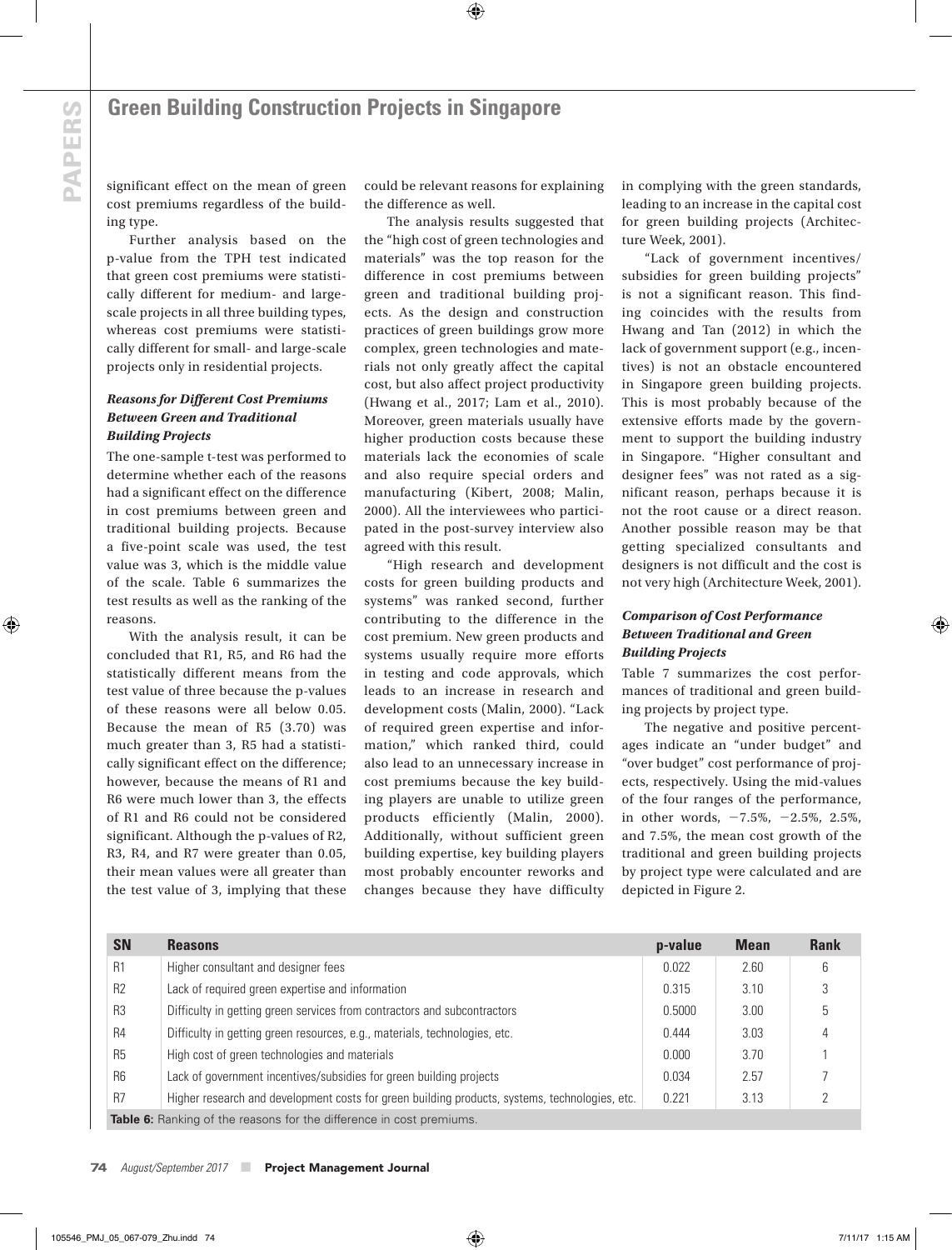|                                                                               |                    | <b>Numbers of</b><br><b>Commercial Projects</b> | <b>Number of Office Projects</b> |       | Number of<br><b>Residential Projects</b> |       |  |
|-------------------------------------------------------------------------------|--------------------|-------------------------------------------------|----------------------------------|-------|------------------------------------------|-------|--|
| <b>Cost Growth (CG)</b>                                                       | <b>Traditional</b> | Green                                           | <b>Traditional</b>               | Green | <b>Traditional</b>                       | Green |  |
| $-10\% <$ = CG $<$ -5%                                                        | 10                 | 0                                               |                                  | 0     | 30                                       | 0     |  |
| $-5\% <$ = CG $<$ 0%                                                          | 60                 | 6                                               | 4                                | 0     | 42                                       | 0     |  |
| $0\% < \; = \; CG < 5\%$                                                      | 54                 | 22                                              |                                  |       | 21                                       | 32    |  |
| $5\% < \frac{\cdot}{6} < 10\%$                                                |                    | 29                                              | 2                                | 9     | 5                                        | 22    |  |
| Total                                                                         | 124                | 57                                              | 20                               | 10    | 98                                       | 54    |  |
| <b>Table 7:</b> Cost performances of traditional and green building projects. |                    |                                                 |                                  |       |                                          |       |  |

As can be seen in Figure 2, traditional projects had negative mean cost growth. In contrast, green projects had positive mean cost growth for all three types of projects. This result meant that green projects generally had a cost overrun, whereas traditional projects were generally under budget. The cost overrun of green building projects first could be a result of the key building players' unfamiliarity and insufficient expertise in green building projects compared with traditional projects. Another possible reason for the cost

overrun of green building projects was that they were more likely to be delayed than traditional projects. Hwang and Leong (2013) found that 33.33% of green projects encountered a delay, as opposed to only 17.39% for traditional projects. Furthermore, green office projects had the highest mean cost overrun among the three types of projects. One possible reason was that the respondents were unfamiliar with green office projects, which could be inferred from the small data set for such projects.

In order to statistically identify the equality in cost growth between green and traditional projects, the independent sample t-test for mean and Levene's test for variance were carried out. The results are summarized in Table 8.

The means of cost growth between green and traditional projects in all three types of projects were statistically different because all p-values under t-test were lower than 0.05. Moreover, the variances of cost growth between green and traditional projects in office and residential types of projects were



**Figure 2:** Comparison of the mean cost growth for traditional and green projects.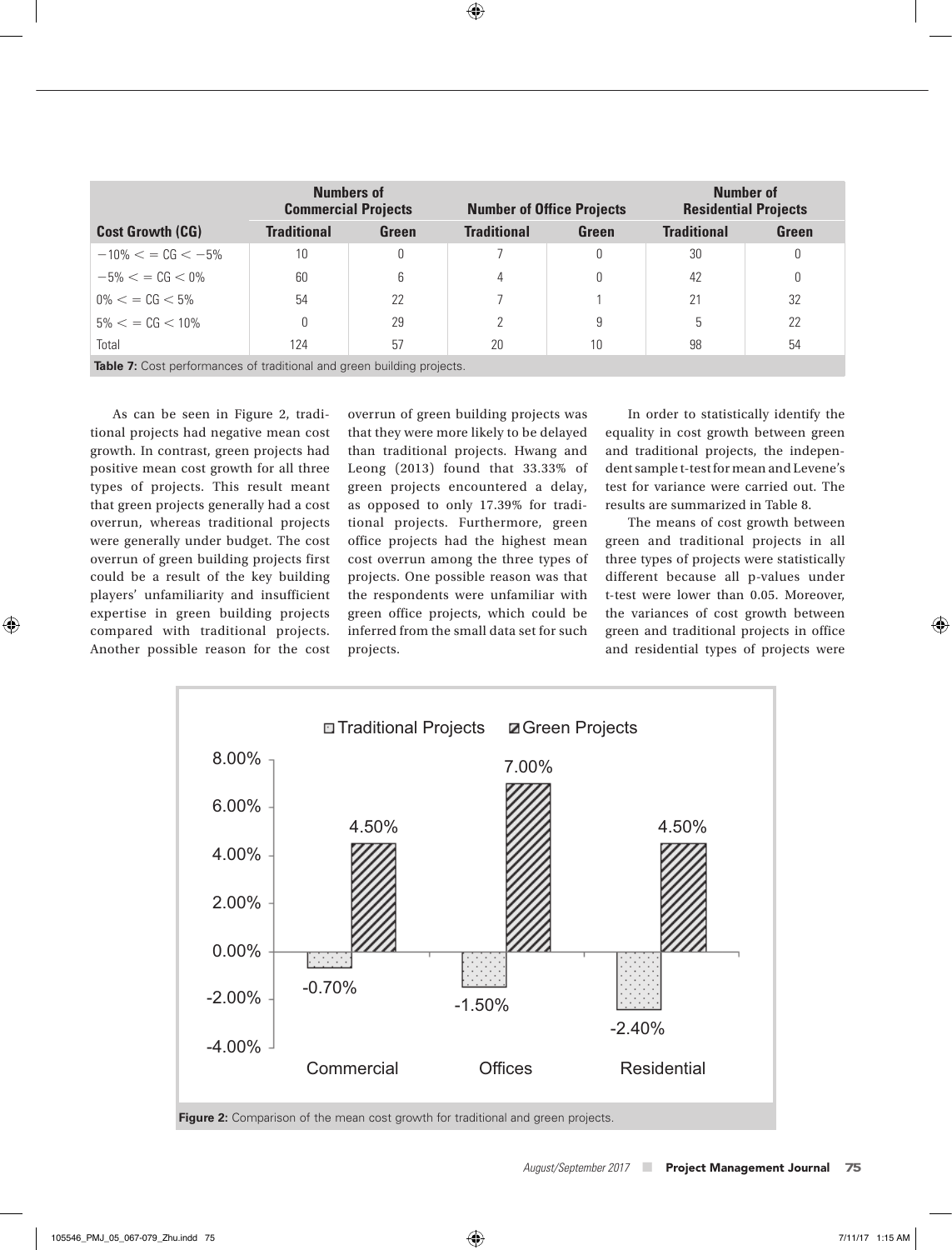### **Green Building Construction Projects in Singapore**

|                                               | p-value                  |                      |  |  |  |
|-----------------------------------------------|--------------------------|----------------------|--|--|--|
| <b>Project Types</b>                          | Levene's test (Variance) | <b>T-test (Mean)</b> |  |  |  |
| Commercial                                    | 0.315                    | 0.000                |  |  |  |
| Office                                        | 0.000                    | 0.000                |  |  |  |
| Residential                                   | 0.071                    | 0.000                |  |  |  |
| <b>Table 8:</b> Test results for cost growth. |                          |                      |  |  |  |

statistically different. Overall, it could be concluded that cost performance between green and traditional building projects was statistically different. One reason for the difference could be that the management of the green building construction was challenging as a result of the complexity of green technologies and requirements.

The findings of this study should alert the green construction industry to pay further attention to cost management. Green practitioners should adopt proper strategies, tools, or techniques to manage the cost performance of green building projects from the perspectives of time and cost.

#### *Solutions for Cost Premiums Reduction and Cost Performance Improvement*

The one-sample t-test was performed to determine the effectiveness of solutions for reducing cost premiums and improving the cost performance of green building projects. Because a fivepoint scale was used, the test value is three. The ranking of the solutions is shown in Table 9.

According to the test results, the mean values for the solutions S1 (3.7), S5 (3.83), S6 (3.80), and S8 (3.47) were statistically greater than the test values of three because all p-values were below 0.05. Moreover, all solutions except S2 and S3 could be considered relevant for reducing cost premiums and improving the cost performance of green building projects because their mean values were statistically equal to or greater than the test value.

"Tax relief," which was ranked as the most powerful solution, is a more flexible and feasible solution. It can be given to both businesses and individuals who make the effort to use green products and systems (Bourgeois, Breaux, Chiasson, & Mauldin, 2010). This was confirmed by the post-survey interview for this study. The interviewees agreed that tax relief was a specific solution that can directly benefit shareholders.

"Availability of skilled and experienced project team" was ranked second, which is consistent with Jiang's (2010) study. Green building projects generally have a more complex design as compared with traditional building projects (Hwang et al., 2017; Johnson, 2000). With a skilled and experienced project team, both lower cost premiums and better cost performance can actually be achieved because the right green design features and materials can be correctly and efficiently adopted during the design and construction period (Hydes & Creech, 2000; Malin, 2000). Furthermore, if a project team has sufficient green building expertise, the cost performance of green buildings can be much improved because costs caused by unnecessary rework and changes can be avoided (Architecture Week, 2001).

"Incentives/subsidies for green building projects" and "subsidies for green building professional and specialist courses from the government" were ranked third and fourth, respectively. From a practical standpoint, incentives from the government are extremely important for attracting and motivating hesitant building professionals to build green (Popovec, 2006), which could enlarge the green market. Additionally, a good education on green products and systems can increase the productivity and improve the learning curve of using these products. Both cost premiums reduction and cost performance improvement could be achieved if the building players were more familiar with green products and

| <b>SN</b>      | <b>Solutions to Reduce Cost Premiums</b>                                                                                                       | p-value | <b>Mean</b> | <b>Rank</b> |
|----------------|------------------------------------------------------------------------------------------------------------------------------------------------|---------|-------------|-------------|
| S <sub>1</sub> | Government to provide incentives/subsidies for green building projects                                                                         | 0.000   | 3.70        | 3           |
| S <sub>2</sub> | Low-interest loans                                                                                                                             | 0.242   | 2.83        |             |
| S <sub>3</sub> | Financial institutions to introduce lending schemes customized for green building projects                                                     | 0.173   | 2.77        | 8           |
| S <sub>4</sub> | Government to provide subsidies for research and development of green building products, systems,<br>and technologies                          | 0.109   | 3.33        | 5           |
| S <sub>5</sub> | Tax relief for developers and contractors for use of green building products, systems, and technologies                                        | 0.000   | 3.83        |             |
| S <sub>6</sub> | Availability of skilled and experienced project team and contractors                                                                           | 0.000   | 3.80        |             |
| S7             | Government to provide green building educational courses for key building players so as to flatten the<br>learning curve of green construction | 0.116   | 3.30        | 6           |
| S <sub>8</sub> | Government to provide subsidies for green building professional and specialist courses                                                         | 0.038   | 3.47        |             |
|                | <b>Table 9:</b> Ranking of the solutions to reduce cost premiums of green buildings.                                                           |         |             |             |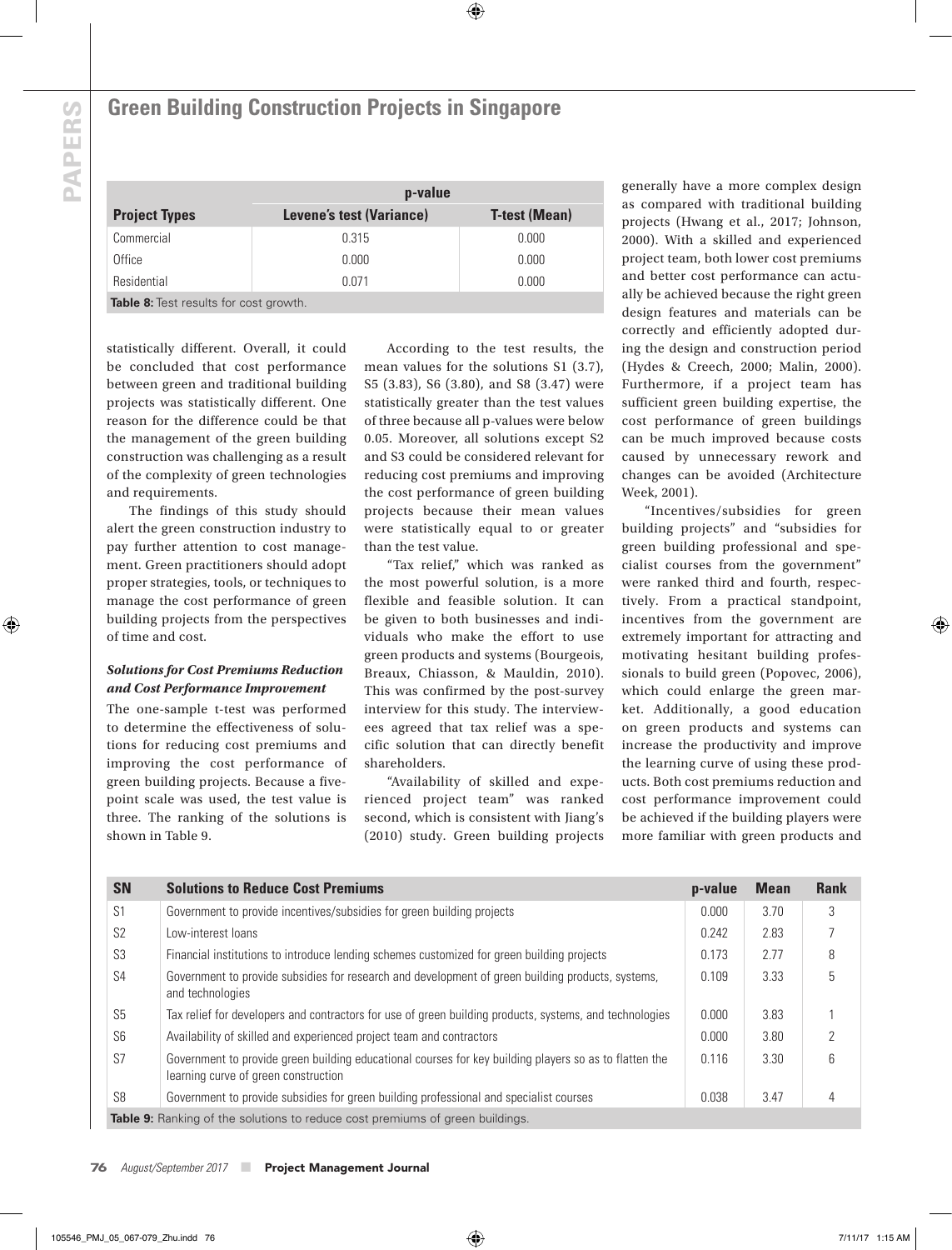systems (Nalewaik & Venters, 2010). The results also coincide with the view from Ong (2013), who pointed out that green courses and educational programs can be funded by the government.

#### *Conclusions and Recommendations*

Green buildings are becoming increasingly popular in Singapore; however, despite the benefits of green buildings and various efforts being made to promote a sustainable built environment, the delivery of green buildings is still hindered by the higher cost associated with "going green." As a result, this study aimed to investigate the current cost premiums of green building projects and identify the significant reasons for these cost premiums. In addition, the cost performance of green and traditional building projects was compared, and finally, some plausible solutions that can reduce cost premiums and improve the cost performance were proposed.

The first finding from this study was that the majority of the respondents perceived green cost premiums to be  $5\% \sim 10\%$ , with green residential buildings having the highest cost premiums, followed by green commercial and green office buildings. Furthermore, it was proven that "project type" and "project size" were statistically significant variables that affected cost premiums. This study also identified that "high cost of green technologies and materials," "higher research and development costs for green building products, systems, technologies, etc.," and "lack of required green expertise and information" were the top three reasons for the cost premiums of green building projects. As for current cost performance, it was concluded that green building projects were generally over budget  $(4.5\% \sim 7\%)$ , which was worse than traditional building projects. Finally, "tax relief" was identified as the most efficient solution that could have a significant impact on reducing cost premiums and improving the cost performance of green building projects.

Although the main objectives of this study were achieved, there are some limitations. First, caution should be given when the analysis results are interpreted and generalized because the sample size was relatively small. Particularly, the data for green office building projects were relatively small and thus might not fully represent the specific project type. Second, the data were mainly about the perceptions of the respondents rather than the exact cost figures as a result of some confidentiality issues. The subjective evaluation could be influenced by the experience and attitude of the respondents. Lastly, the findings from this study were well interpreted in the context of Singapore, which may be different from the contexts of other countries.

Nonetheless, this study still provides an in-depth understanding of the cost premium and control solutions in green building projects for both practitioners and researchers. Key building professionals can make better costrelated decisions right at the beginning of green projects, based on the findings from this study. In addition, although the findings appear to be geographically specific to green buildings in Singapore, they would not be limited to the context of Singapore, as Singapore has been globally recognized as one of the leading countries advocating sustainability of the built environment through green buildings. From this perspective, the findings from this study will have important implications to the existing body of knowledge as well as to the global construction industry.

Further studies can investigate green building projects performed in other countries in the sense of cost premiums and cost performance, and provide the results from comparisons of projects. In addition, because this study was focused on new green building projects, other kinds of green building projects, such as green retrofit or maintenance projects, can be studied further. It would be also interesting to examine other types of green building projects, such as schools and hospitals.

#### **References**

**Architecture Week. (2001).** *Barriers to building green*. Retrieved from http:// www.architectureweek.com/2001/0822/ environment\_1-2.html

**Asdrubali, F., Buratti, C., Cotana, F., Baldinelli, G., Goretti, M., Moretti, E., Baldassarri, C., Belloni, E., Bianchi, F., Rotili, A., Vergoni, M., Palladino, D., & Bevilacqua, D. (2013).** Evaluation of green buildings' overall performance through in situ monitoring and simulations. *Energies, 6*(12), 6525–6547.

**Barrett, P., Zhang, Y., Moffat, J., & Kobbacy, K. (2013).** A holistic, multilevel analysis identifying the impact of classroom design on pupils' learning. *Building and Environment*, *59*, 678–689.

**Bordass, B. (2000).** Cost and value: Fact and fiction. *Building Research and Information*, *28*(5–6), 338–352.

**Bourgeois, M., Breaux, K., Chiasson, M., & Mauldin, S. (2010).** Tax incentives of going green. *The CPA Journal, 80*(11), 19.

**Building and Construction Authority (BCA). (2009).** *2nd green building masterplan.* Retrieved from http://www .bca.gov.sg/greenMark/others/gbmp2.pdf

**Building and Construction Authority (BCA). (2014).** *3rd green building masterplan*. Retrieved from http://www .bca.gov.sg/GreenMark/others/3rd\_ Green\_Building\_Masterplan.pdf

**Building and Construction Authority (BCA). (2016).** *Green mark manager/ green mark professional/green mark facilities manager/green mark facilities professional*. Retrieved from https:// www.bca.gov.sg/GreenMark/gm\_ manager.html

**Building Research Establishment (BRE), & Cyril Sweett (2005).** *Putting a price on sustainability*. Bracknell, England: BRE Electronic Publications.

**Carpenter, S. (2009).** Do green buildings really save energy? *Building*, *59*(2), 22.

**Chan, E. H. W., Qian, Q. K., & Lam, P. T. I. (2009).** The market for green building in developed Asian cities: The perspectives of building designers. *Energy Policy, 37*(8), 3061–3070.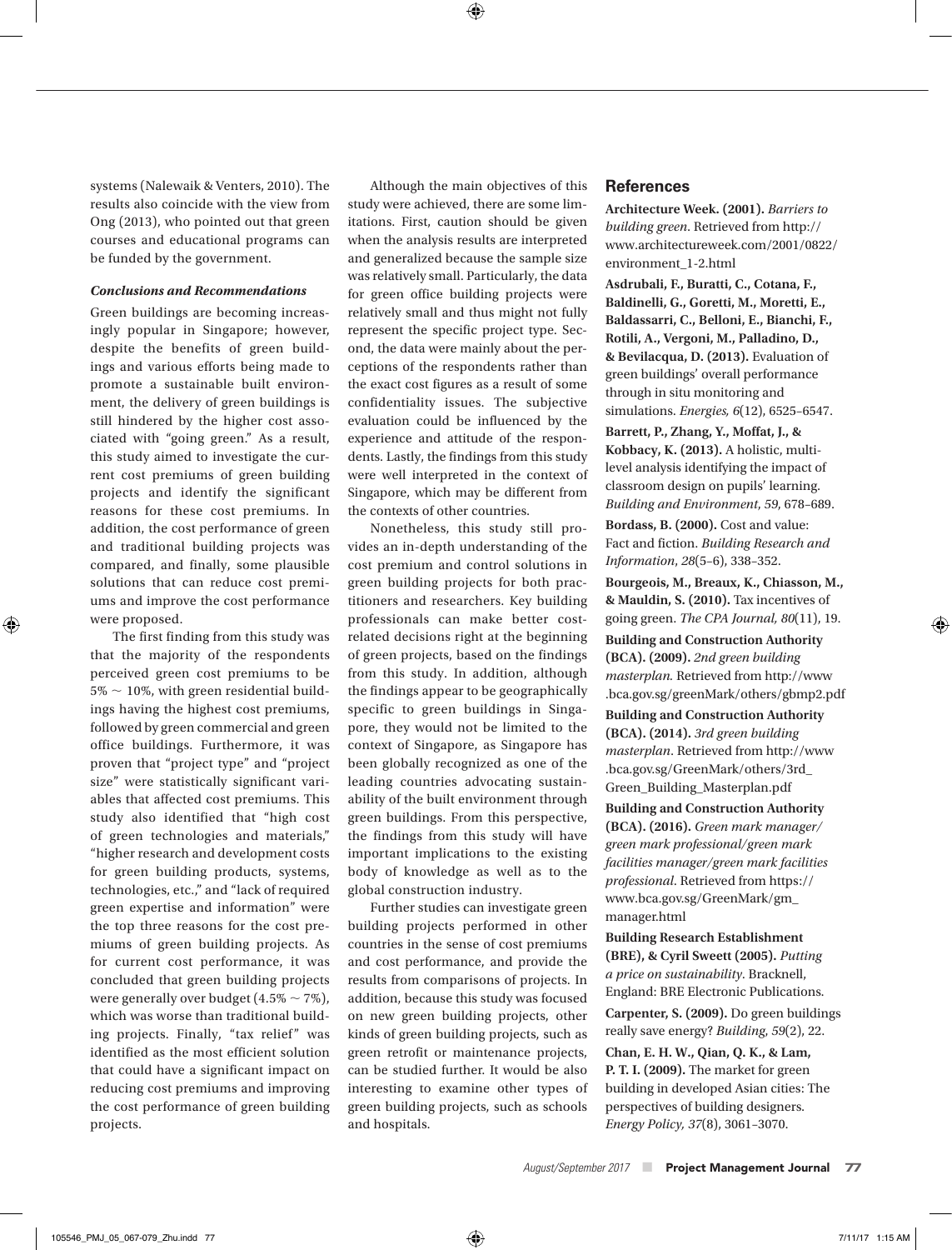## **Green Building Construction Projects in Singapore**

**Chandramohan, A., Narayanan, S. L., Gaurav, A., & Krishna, N. (2012).** Cost and time overrun analysis for green construction projects. *International Journal of Green Economics, 6*(2), 167–177.

**Chen, Y. Q., Zhang, Y. B., & Zhang, S. J. (2014).** Impacts of different types of owner-contractor conflict on cost performance in construction projects. *Journal of Construction Engineering and Management, 140*(6)**.**

**Construction Industry Institute (CII). (2008).** *Sustainable design and construction in industrial construction*. Austin, TX: Construction Industry Institute (CII).

**Darko, A., & Chan, A. P. C. (2016).** Critical analysis of green building research trend in construction journals. *Habitat International, 57,* 53–63.

**Davis Langdon. (2007).** *The cost and benefit of achieving green buildings.* Davis Langdon Management Consulting, Australia.

**Deng, Y., & Wu, J. (2014).** Economic returns to residential green building investment: The developers' perspective. *Regional Science and Urban Economics, 47*(1), 35–44.

**Dodge Data & Analytics. (2016).** World green building trends: Developing markets accelerate global green growth. SmartMarket report. *Design and Construction Intelligence*.

**Dwaikat, L. N., & Ali, K. N. (2016).** Green buildings cost premium: A review of empirical evidence. *Energy and Buildings, 110*, 396–403.

**Fowler, K. M., & Rauch, E. M. (2008).** *Assessing green building performance: A post occupancy evaluation of 12 GSA buildings.* Pacific Northwest National Laboratory Report number PNNL-17393.

**Furr, J. E., Kilbert, N. C., Mayer, J. T., & Sentman, S. D. (2009).** *Green building and sustainable development: The practical legal guide*. Chicago, IL: American Bar Association, Section of Real Property and Trust and Estate Law. **Goh, B. H. (2016).** Designing a wholelife building cost index in Singapore. *Built Environment Project and Asset Management, 6*(2), 159–173.

**Hendrickson, C., & Au, T. (1989).** *Project management for construction: Fundamental concepts for owners, engineers, architects, and builders*. New York, NY: Prentice-Hall.

**Houghton, A., Vittori, G., & Guenther, R. (2009).** Demystifying first-cost green building premiums in healthcare. *HERD, 2*(4), 10–45.

**Hwang, B. G., & Leong, L. P. (2013).** Comparison of schedule delay and causal factors between traditional and green construction projects. *Technological and Economic Development of Economy, 19*(2), 310–330.

**Hwang, B. G., & Tan, J. S. (2012).** Green building project management: Obstacles and solutions for sustainable development. *Sustainable Development, 20*(5), 335–349.

**Hwang, B. G., Thomas, S. R., Haas, C. T., & Caldas, C. H. (2009).** Measuring the impact of rework on construction cost performance. *Journal of Construction Engineering and Management, 135*(3), 187–198.

**Hwang, B. G., Zhao, X., & Tan, L. L. G. (2015).** Green building projects: Schedule performance, influential factors and solutions. *Engineering, Construction and Architectural Management, 22*(3), 327–346.

**Hwang, B. G., Zhu, L., & Ming, J. T. T. (2017).** Factors affecting productivity in green building construction projects: The case of Singapore. *Journal of Management in Engineering*, 33(3), 04016052.

**Hydes, K. R., & Creech, L. (2000).**  Reducing mechanical equipment cost: The economics of green design. *Building Research & Information, 28*(5–6) (403–407).

**Jiang, Y. (2010).** *Understanding the cost of green buildings: Evidence from Singapore.* Master's thesis, National University of Singapore, Singapore.

**Johnson, S. D. (2000).** The economic case for "high performance buildings." *Corporate Environmental Strategy, 7*(4), 350–361.

**Kang, Y., Kim, C., Son, H., Lee, S., & Limsawasd, C. (2013).** Comparison of preproject planning for green and conventional buildings. *Journal of Construction Engineering and Management***,** *139*(11).

**Kansal, R., & Kadambari, G. (2010).** Green buildings: An assessment of life cycle cost. *The IUP Journal of Infrastructure*, *VIII*(4), 50–57.

**Kats, G. (2010).** *Greening our built world: costs, benefits, and strategies*. Washington, DC: Island Press.

**Kibert, C. J. (2008).** *Sustainable construction: Green building design and delivery*. Hoboken, NJ: John Wiley & Sons.

**Kim, J. L., Greene, M., & Kim, S. (2014).**  Cost comparative analysis of a new green building code for residential project development. *Journal of Construction Engineering and Management, 140*(5).

**Lam, P. T. I., Chan, E. H. W., Poon, C. S., Chau, C. K., & Chun, K. P. (2010).** Factors affecting the implementation of green specifications in construction. *Journal of Environmental Management*, *91*(3), 654–661.

**Love, P. E. D., Niedzweicki, M., Bullen, P. A., & Edwards, D. J. (2012).** Achieving the green building council of Australia's world leadership rating in an office building in Perth. *Journal of Construction Engineering and Management, 138*(5), 652–660.

**Malin, N. (2000).** The cost of green materials. *Building Research and Information, 28*(5–6), 408–412.

**Menassa, C., Mangasarian, S., El Asmar, M., & Kirar, C. (2012).** Energy consumption evaluation of U.S. Navy LEED-certified buildings. *Journal of Performance of Constructed Facilities, 26*(1), 46–53.

**Nalewaik, A., & Venters, V. (2010).** Cost benefits of building green. *IEEE Engineering Management Review, 38*(2), 77–87.

**Ong, Y. H. (2013).** Green building retrofit projects: Critical success factors, barriers and solutions. Undergraduate, National University of Singapore, Singapore.

**Ott, R. L., & Longnecker, M. (2010).** *An introduction to statistical methods and*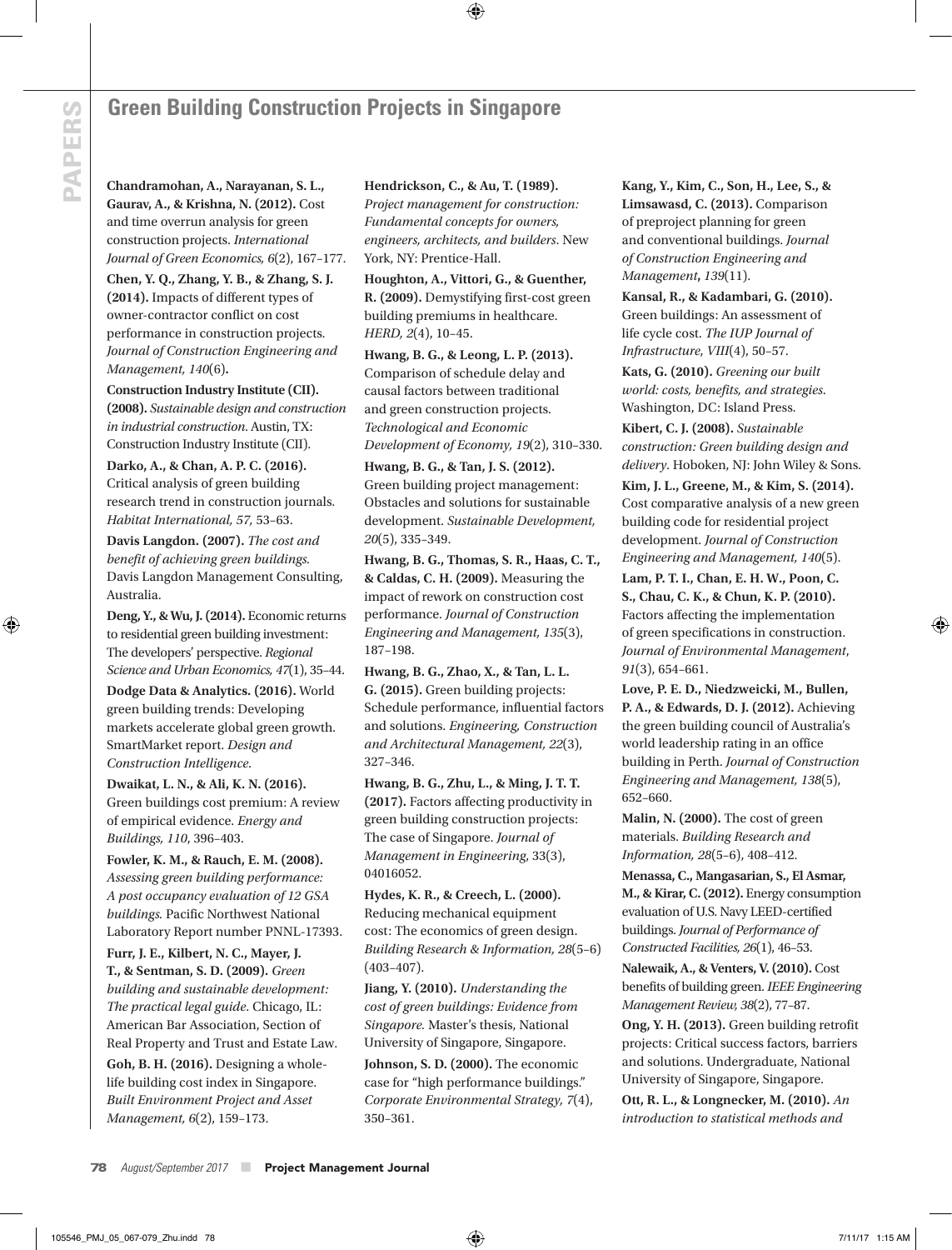*data analysis*. Belmont, CA: Brooks/Cole, Cengage Learning.

**Popovec, J. (2006).** Incentives assuage investor fears over green premiums. *National Real Estate Investor, 48*(11), 31.

**Robichaud, L. B., & Anantatmula, V. S. (2011).** Greening project management practices for sustainable construction. *Journal of Management in Engineering, 27*(1), 48–57.

**Rosenow, J., Eyre, N., Bürger, V., & Rohde, C. (2013).** Overcoming the upfront investment barrier—Comparing the German CO 2 building rehabilitation programme and the British green deal. *Energy and Environment, 24*(1–2), 83–103.

**Sahamir, S. R., & Zakaria, R. (2013).** Green assessment criteria for public hospital building development in Malaysia. *Procedia Environmental Science, 20*, 106–115.

**Shrestha, P. P., Burns, L. A., & Shields, D. R. (2013).** Magnitude of construction cost and schedule overruns in public work projects. *Journal of Construction Engineering*.

**Singh, A., Syal, M., Grady, S. C., & Korkmaz, S. (2010).** Effects of green buildings on employee health and productivity. *American Journal of Public Health, 100*(9), 1665–1668.

**Son, H., Lee, S., & Kim, C. (2015).** An empirical investigation of key pre-project planning practices affecting the cost performance of green building projects. *Procedia Engineering*, 37–41.

**Tagaza, E., & Wilson, J. (2004).** *Green buildings: Drivers and barriers to lessons learned from five Melbourne developments*. Report Prepared for Building Commission by University of Melbourne and Business Outlook and Evaluation.

**Thatcher, A., & Milner, K. (2014).** Changes in productivity, psychological wellbeing and physical wellbeing from working in a "green" building. *Work, 49*(3), 381–393.

**Thomas, S. R., Macken, C. L., Chung, T. H., & Kim, I. (2002).** Measuring the impacts of the delivery system on project performance–design-build and designbid-build. *NIST GCR, 2*, 840.

**UNEP. (2009).** *Buildings and climate change—Summary for decision-makers*. Retrieved from http://www.unep.org/ sbci/pdfs/sbci-bccsummary.pdf

**UNEP. (2011).** *Sustainable buildings and climate initiatives*. Retrieved from http:// www.unep.org/sbci/pdfs/sbci\_2pager\_ eversion\_Feb2011.pdf

**Wong, N. H., Tay, S. F., Wong, R., Ong, C. L., & Sia, A. (2003).** Life cycle cost analysis of rooftop gardens in Singapore. *Building and Environment, 38*(3), 499–509.

**WorldGBC. (2013).** *The business case for green building—A review of the costs and benefits for developers, investors and occupants*. Retrieved from http://www .worldgbc.org/files/1513/6608/0674/ Business\_Case\_For\_Green\_Building\_ Report\_WEB\_2013-04-11.pdf

**WorldGBC. (2014).** *Health, wellbeing and productivity in offices—The next chapter for green building.* Retrieved from http://www.worldgbc.org/ files/6314/1152/0821/WorldGBC\_\_ Health\_Wellbeing\_\_productivity\_Full\_ Report.pdf

**Wu, P., & Low, S. P. (2012).** Lean management and low carbon emissions in precast concrete factories in Singapore. *Journal of Architectural Engineering, 18*(2), 176–186.

**Wu, P., Xia, B., Pienaar, J., & Zhao, X. (2014).** The past, present and future of carbon labelling for construction materials—A review. *Building and Environment, 77*, 160–168.

**Wu, P., Xia, B., & Zhao, X. (2014).** The importance of use and end-of-life phases to the life cycle greenhouse gas (GHG) emissions of concrete—A review. *Renewable and Sustainable Energy Reviews, 37*, 360–369.

**Xiao, H., & Proverbs, D. (2002).** The performance of contractors in Japan, the UK and the USA: A comparative evaluation of construction cost. *Construction Management and Economics, 20*(5), 425–435.

**Yoon, S. W., & Lee, D. K. (2003).** The development of the evaluation model of climate changes and air pollution

for sustainability of cities in Korea. *Landscape and Urban Planning, 63*(3), 145–160.

**Zhao, X., Hwang, B. G., & Gao, Y. (2016).** A fuzzy synthetic evaluation approach for risk assessment: A case of Singapore's green projects. *Journal of Cleaner Production, 115*, 203–213.

**Zhao, X., Hwang, B. G., & Lee, H. N. (2016).** Identifying critical leadership styles of project managers for green building projects. *International Journal of Construction Management, 16*(2), 150–160.

**Bon-Gang Hwang** is an Associate Professor in the Department of Building, National University of Singapore. He holds a PhD from the University of Texas, Austin. His research interests are in the areas of sustainable construction project management, performance assessment and improvement, and risk management. He can be contacted at bdghbg@nus.edu.sg.

**Lei Zhu** is a lecturer in the Department of Construction and Real Estate, Southeast University. She holds a PhD from the National University of Singapore. Her research interests are in the areas of project finance, sustainable construction project management, building information modeling, and multi-agent simulation. She can be contacted at siyuuraizl@yahoo.com.

**Yinglin Wang** is a lecturer in the School of Transportation and Civil Engineering, Fujian Agriculture and Forestry University, China. She holds a PhD from the Southwest Jiaotong University. Her current research interests are in the areas of risk management, sustainable construction, and government guarantee of Public-Private Partnership (PPP) projects. She can be contacted at wangyinglin127@163.com.

**Xinyi Cheong** joined the Land Transport Authority of Singapore as an Assistant Contracts Manager in 2015 after graduating with honors for her bachelor of science in project and facilities management from the National University of Singapore (NUS). She participated in the tender preparation and evaluation process of a rail project for the construction of the upcoming Thomson-East Coast Line. Currently, she reviews claims and variation orders and is involved in post-contract administration. She can be reached at xinyicheongxy@gmail.com.